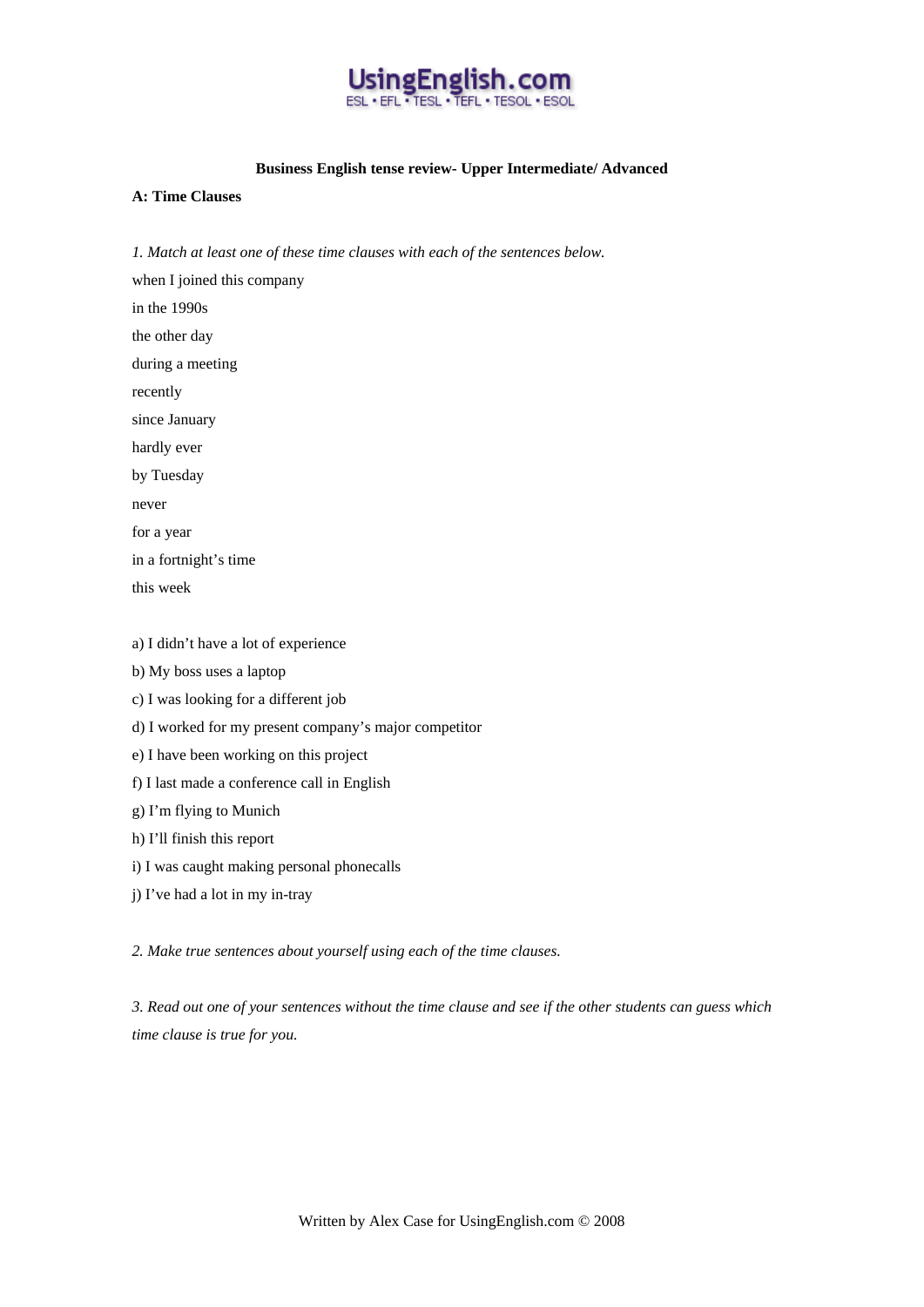# ngEnglish TESL . TEFL . TESOL

#### **Discussing Grammar**

#### **B: Grammatical similarities: Aspect and voice**

*What are the similarities between these different forms?* 

- 1a) I can't talk. I'm meeting a client.
- 1b) I was just closing the deal when my direct boss walked in and ruined everything.
- 1c) My plane will be landing just as yours is taking off.
- 2a) I've been in exactly this situation many times.
- 2b) They had already accepted a rival bid by the time we had ours ready.
- 2c) They will have increased sales by 50% well before the projected time.
- 3a) A good team is made from good individuals
- 3b) The computer, like so many other inventions, was invented to help us wage war
- 3c) Wine has been produced here since the year dot.

## **C: Grammatical differences**

*Why are different tenses used in the contrasting sentences?* 

- 1a) I work for a well-known multinational
- 1b) I'm working on restructuring the company
- 2a) What were you doing when the headhunter called?
- 2b) What did you do when the headhunter called?
- 3a) When we arrived, they introduced the main conference speakers
- 3b) When we arrived, they were introducing the main conference speakers
- 3c) When we arrived, they had introduced the main conference speakers
- 4a) I've worked with several very prestigious clients
- 4b) I worked with several very prestigious clients
- 5a) I've been replying to customer enquiries all day 5b) I've nearly cleared the backlog of enquiries from the Xmas break